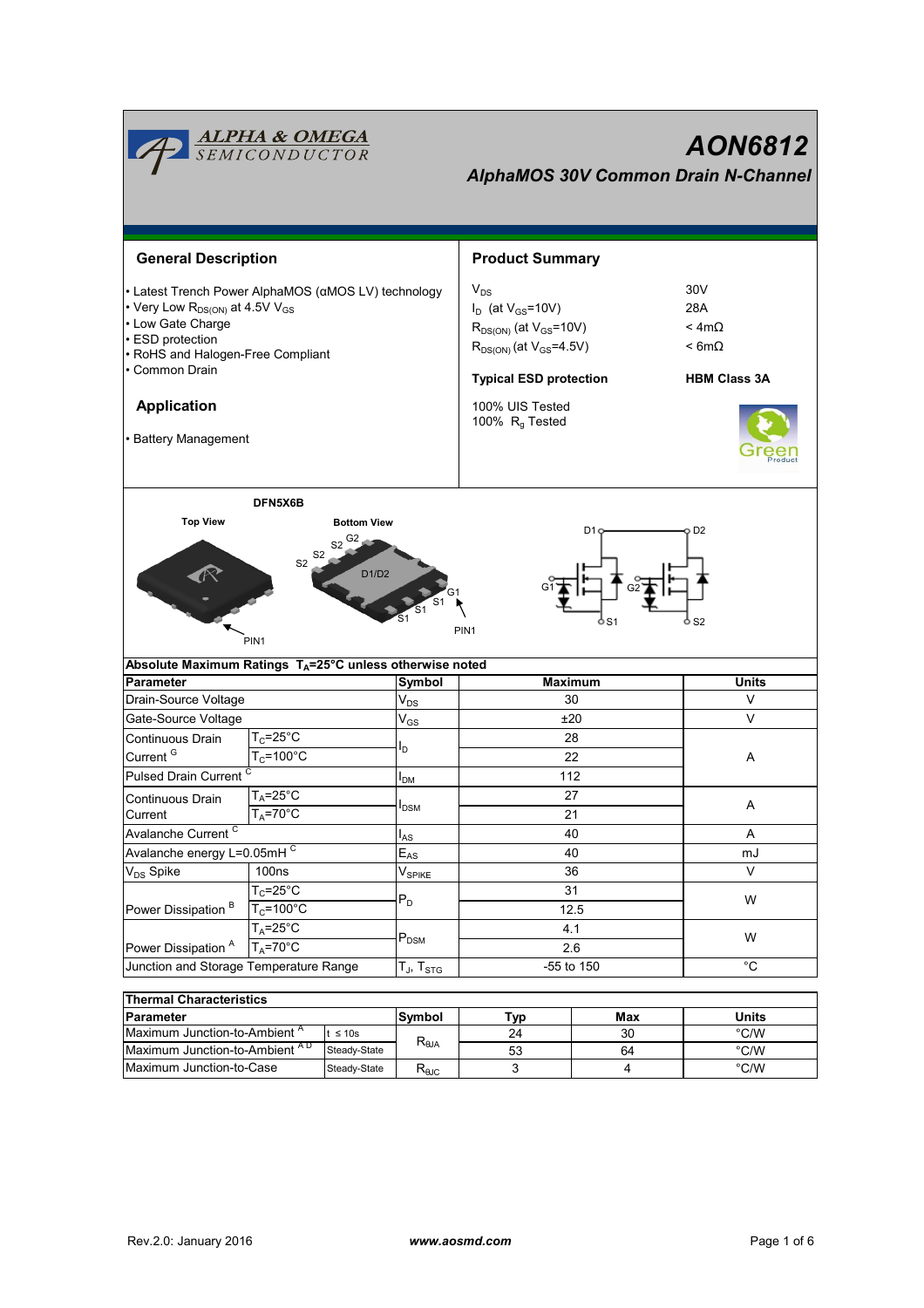

#### **Electrical Characteristics (TJ=25°C unless otherwise noted)**

| <b>Symbol</b>                                      | <b>Parameter</b>                                   | <b>Conditions</b>                        |                                                      | Min | <b>Typ</b> | <b>Max</b> | <b>Units</b> |  |  |  |  |
|----------------------------------------------------|----------------------------------------------------|------------------------------------------|------------------------------------------------------|-----|------------|------------|--------------|--|--|--|--|
| <b>STATIC PARAMETERS</b>                           |                                                    |                                          |                                                      |     |            |            |              |  |  |  |  |
| <b>BV<sub>DSS</sub></b>                            | Drain-Source Breakdown Voltage                     | ID=250 $\mu$ A, V <sub>GS</sub> =0V      |                                                      | 30  |            |            | $\vee$       |  |  |  |  |
| $I_{DSS}$                                          | Zero Gate Voltage Drain Current                    | $V_{DS}$ =30V, $V_{GS}$ =0V              | $T_{\rm J}$ =125°C                                   |     |            | 1<br>5     | μA           |  |  |  |  |
| $I_{GSS}$                                          | Gate-Body leakage current                          | $V_{DS}$ =0V, $V_{GS}$ = $\pm$ 16V       |                                                      |     |            | ±10        | μA           |  |  |  |  |
| $\mathsf{V}_{\mathsf{GS}(\underbar{\mathsf{th}})}$ | Gate Threshold Voltage                             | $V_{DS} = V_{GS}$ , $I_D = 250 \mu A$    |                                                      | 1.4 | 1.8        | 2.2        | $\vee$       |  |  |  |  |
| $R_{DS(ON)}$                                       |                                                    | $V_{GS}$ =10V, $I_D$ =20A                |                                                      |     | 3.3        | 4          |              |  |  |  |  |
|                                                    | Static Drain-Source On-Resistance                  |                                          | $T_{\rm J}$ =125°C                                   |     | 4.5        | 5.4        | $m\Omega$    |  |  |  |  |
|                                                    |                                                    | $V_{GS}$ =4.5V, $I_D$ =20A               |                                                      |     | 4.8        | 6          | $m\Omega$    |  |  |  |  |
| $g_{FS}$                                           | <b>Forward Transconductance</b>                    | $V_{DS}$ =5V, I <sub>D</sub> =20A        |                                                      | 83  |            | S          |              |  |  |  |  |
| $V_{SD}$                                           | Diode Forward Voltage                              | $IS=1A, VGS=0V$                          |                                                      |     | 0.7        | 1          | $\vee$       |  |  |  |  |
| $I_{\rm S}$                                        | Maximum Body-Diode Continuous Current <sup>G</sup> |                                          |                                                      | 28  | A          |            |              |  |  |  |  |
|                                                    | <b>DYNAMIC PARAMETERS</b>                          |                                          |                                                      |     |            |            |              |  |  |  |  |
| $C_{\text{iss}}$                                   | Input Capacitance                                  | $V_{GS}$ =0V, $V_{DS}$ =15V, f=1MHz      |                                                      |     | 1720       |            | pF           |  |  |  |  |
| $C_{\rm oss}$                                      | <b>Output Capacitance</b>                          |                                          |                                                      |     | 746        |            | pF           |  |  |  |  |
| $C_{\text{rss}}$                                   | Reverse Transfer Capacitance                       |                                          |                                                      | 61  |            | pF         |              |  |  |  |  |
| R <sub>g</sub>                                     | Gate resistance                                    | $V_{GS}$ =0V, $V_{DS}$ =0V, f=1MHz       |                                                      | 2.6 | 5.2        | 7.8        | Ω            |  |  |  |  |
|                                                    | <b>SWITCHING PARAMETERS</b>                        |                                          |                                                      |     |            |            |              |  |  |  |  |
| $Q_q(10V)$                                         | <b>Total Gate Charge</b>                           | $V_{GS}$ =10V, $V_{DS}$ =15V, $I_D$ =20A |                                                      |     | 24         | 34         | nC           |  |  |  |  |
| $Q_g(4.5V)$                                        | <b>Total Gate Charge</b>                           |                                          |                                                      |     | 11         | 20         | nC           |  |  |  |  |
| $\mathsf{Q}_{\mathsf{gs}}$                         | Gate Source Charge                                 |                                          |                                                      |     | 5.9        |            | nC           |  |  |  |  |
| $\mathsf{Q}_{\mathsf{gd}}$                         | Gate Drain Charge                                  |                                          |                                                      |     | 3.2        |            | nC           |  |  |  |  |
| $t_{D(on)}$                                        | Turn-On DelayTime                                  |                                          |                                                      |     | 5.8        |            | ns           |  |  |  |  |
| $\mathfrak{t}_{\mathsf{r}}$                        | Turn-On Rise Time                                  |                                          | $V_{GS}$ =10V, $V_{DS}$ =15V, R <sub>i</sub> =0.75Ω, |     | 3.5        |            | ns           |  |  |  |  |
| $t_{D(off)}$                                       | Turn-Off DelayTime                                 | $R_{\text{GEN}} = 3\Omega$               |                                                      |     | 57.5       |            | ns           |  |  |  |  |
| $\mathsf{t}_{\mathsf{f}}$                          | <b>Turn-Off Fall Time</b>                          |                                          |                                                      |     | 70         |            | ns           |  |  |  |  |
| $t_{rr}$                                           | Body Diode Reverse Recovery Time                   | $I_F$ =20A, dl/dt=500A/ $\mu$ s          |                                                      |     | 20         |            | ns           |  |  |  |  |
| $Q_{rr}$                                           | Body Diode Reverse Recovery Charge                 | $I_F$ =20A, dl/dt=500A/ $\mu$ s          |                                                      |     | 30         |            | nC           |  |  |  |  |

A. The value of R<sub>BJA</sub> is measured with the device mounted on 1in<sup>2</sup> FR-4 board with 2oz. Copper, in a still air environment with T<sub>A</sub> =25° C. The Power dissipation P<sub>DSM</sub> is based on R <sub>θJA</sub> t≤ 10s and the maximum allowed junction temperature of 150°C. The value in any given application<br>depends on the user's specific board design.

B. The power dissipation P<sub>D</sub> is based on T<sub>J(MAX)</sub>=150°C, using junction-to-case thermal resistance, and is more useful in setting the upper<br>dissipation limit for cases where additional heatsinking is used.

C. Single pulse width limited by junction temperature  $\overline{T}_{J(MAX)}$ =150°C.

D. The  $R_{\theta JA}$  is the sum of the thermal impedance from junction to case  $R_{\theta JC}$  and case to ambient.

E. The static characteristics in Figures 1 to 6 are obtained using <300µs pulses, duty cycle 0.5% max.

F. These curves are based on the junction-to-case thermal impedance which is measured with the device mounted to a large heatsink, assuming a maximum junction temperature of  $T_{J(MAX)}$ =150°C. The SOA curve provides a single pulse rating.

G. The maximum current rating is package limited.

H. These tests are performed with the device mounted on 1 in<sup>2</sup> FR-4 board with 2oz. Copper, in a still air environment with T<sub>A</sub>=25°C.

THIS PRODUCT HAS BEEN DESIGNED AND QUALIFIED FOR THE CONSUMER MARKET. APPLICATIONS OR USES AS CRITICAL COMPONENTS IN LIFE SUPPORT DEVICES OR SYSTEMS ARE NOT AUTHORIZED. AOS DOES NOT ASSUME ANY LIABILITY ARISING OUT OF SUCH APPLICATIONS OR USES OF ITS PRODUCTS. AOS RESERVES THE RIGHT TO IMPROVE PRODUCT DESIGN, FUNCTIONS AND RELIABILITY WITHOUT NOTICE.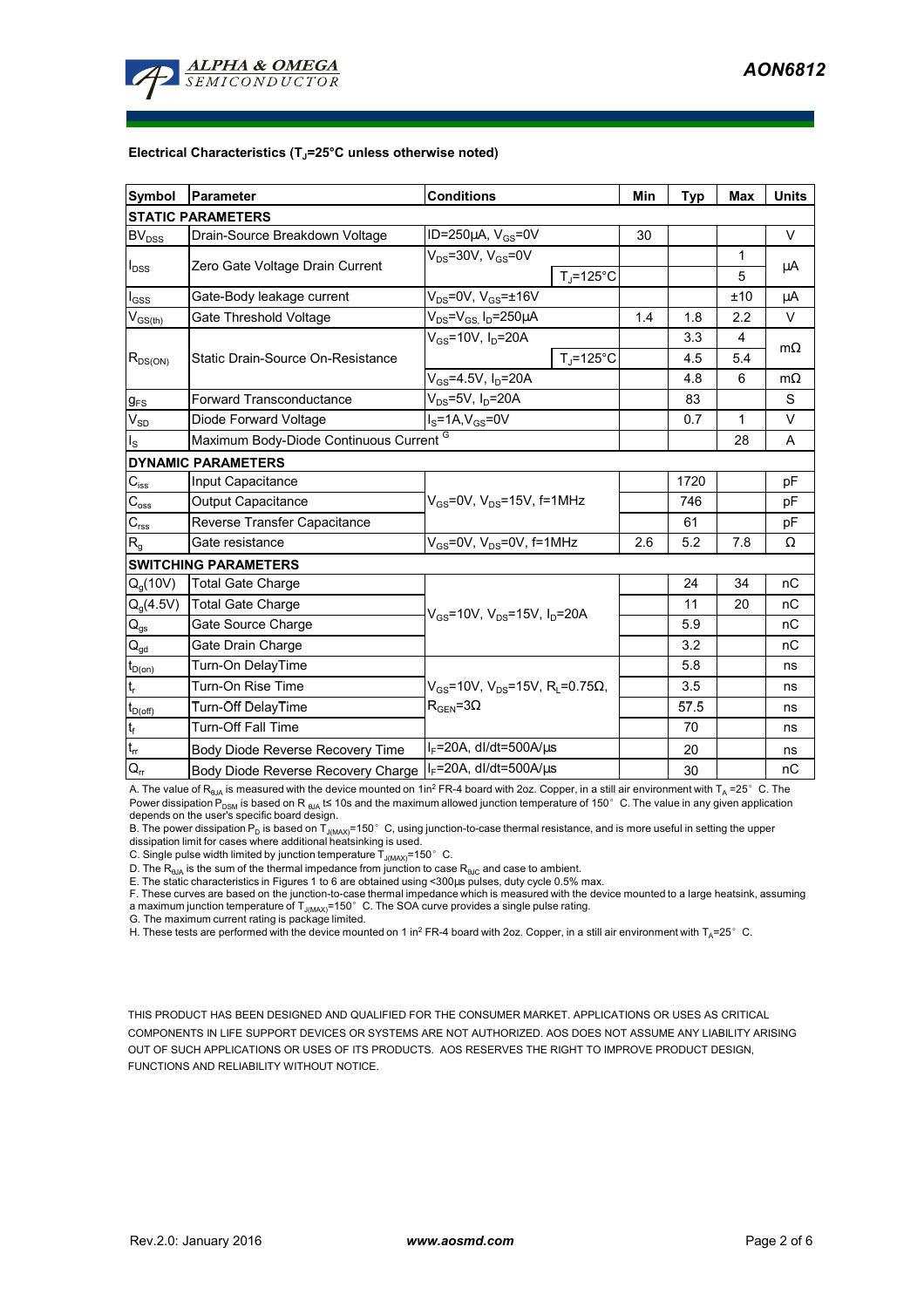

### **TYPICAL ELECTRICAL AND THERMAL CHARACTERISTICS**

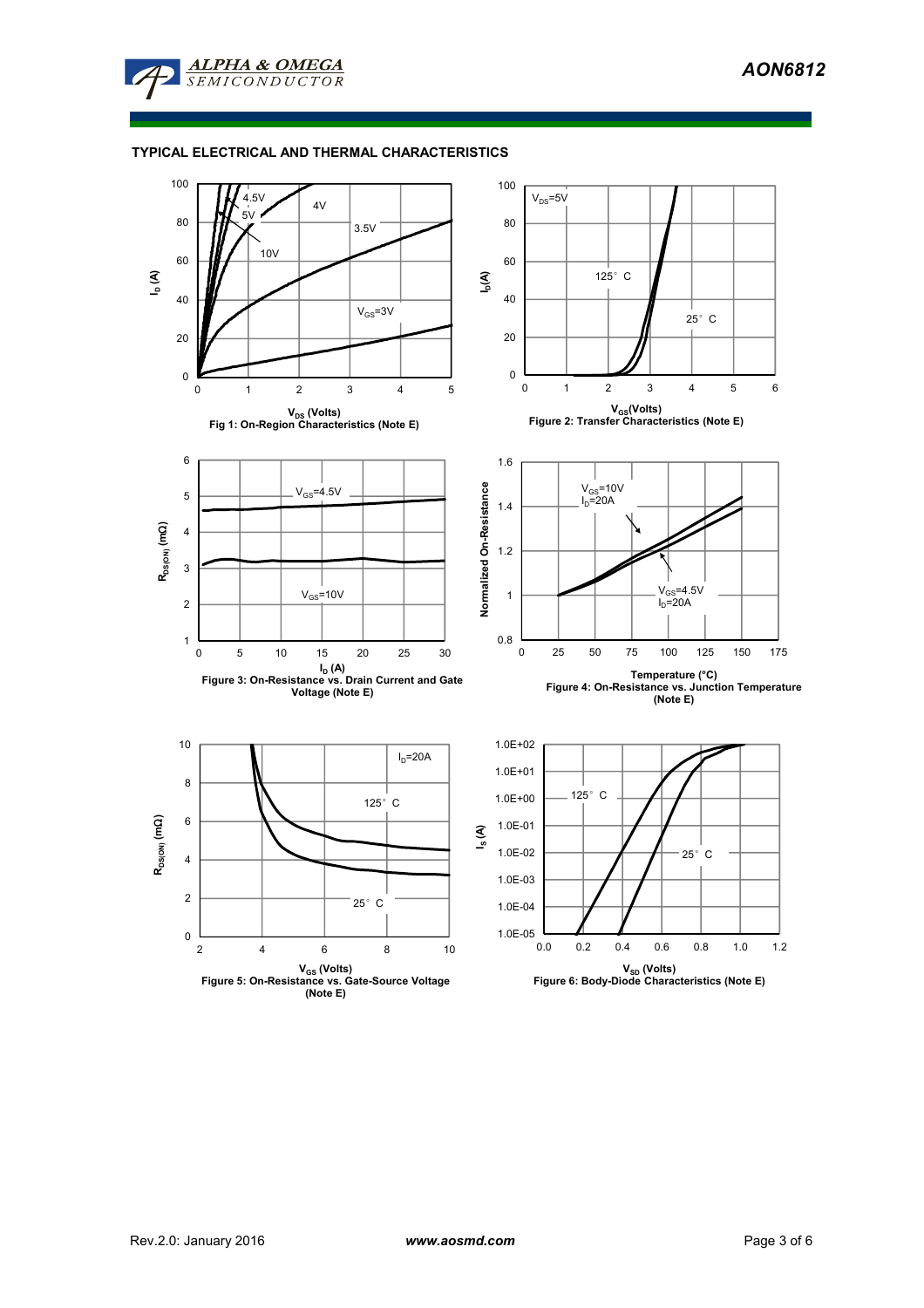

### **TYPICAL ELECTRICAL AND THERMAL CHARACTERISTICS**



**Figure 11: Normalized Maximum Transient Thermal Impedance (Note F)**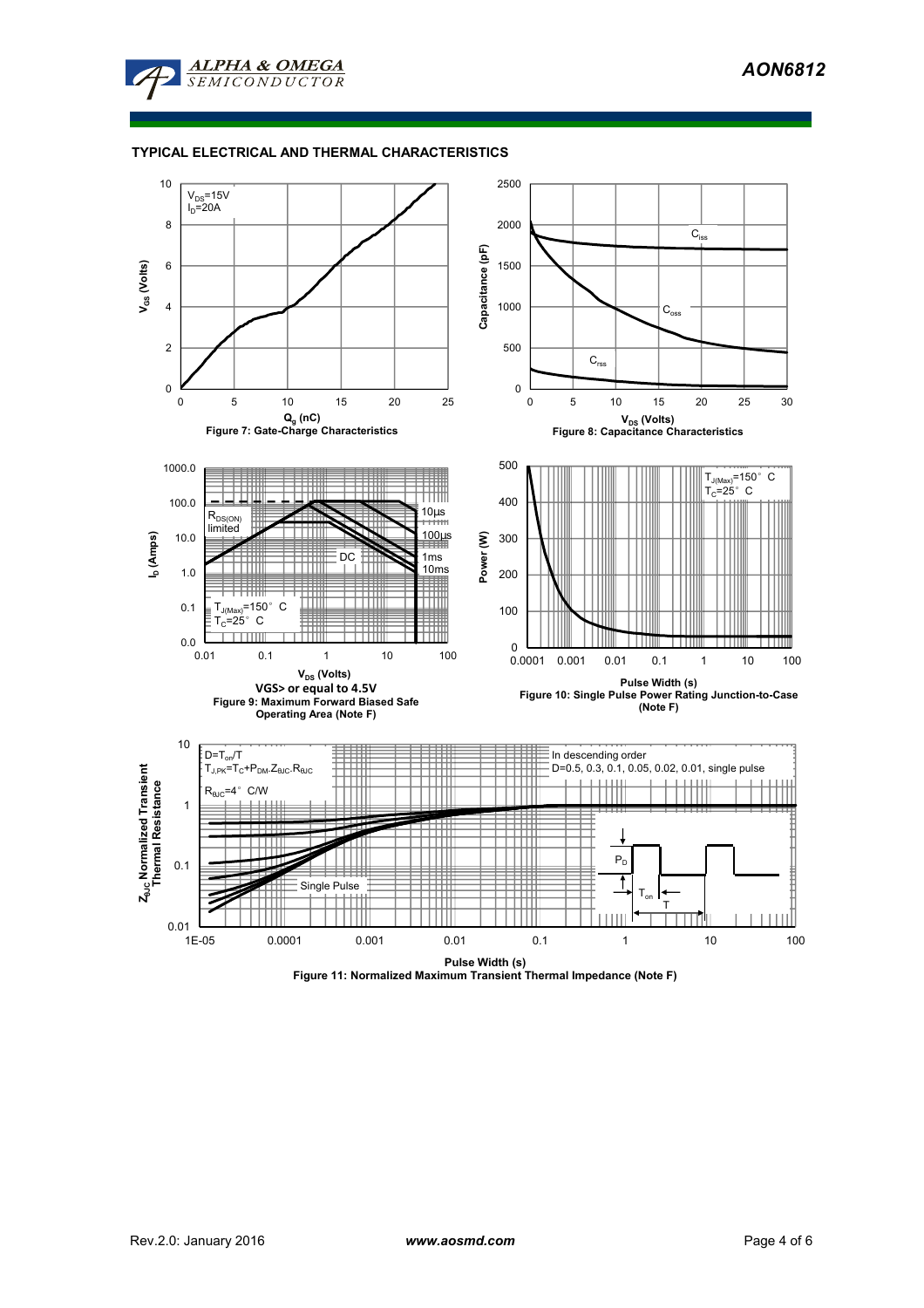

# **TYPICAL ELECTRICAL AND THERMAL CHARACTERISTICS**